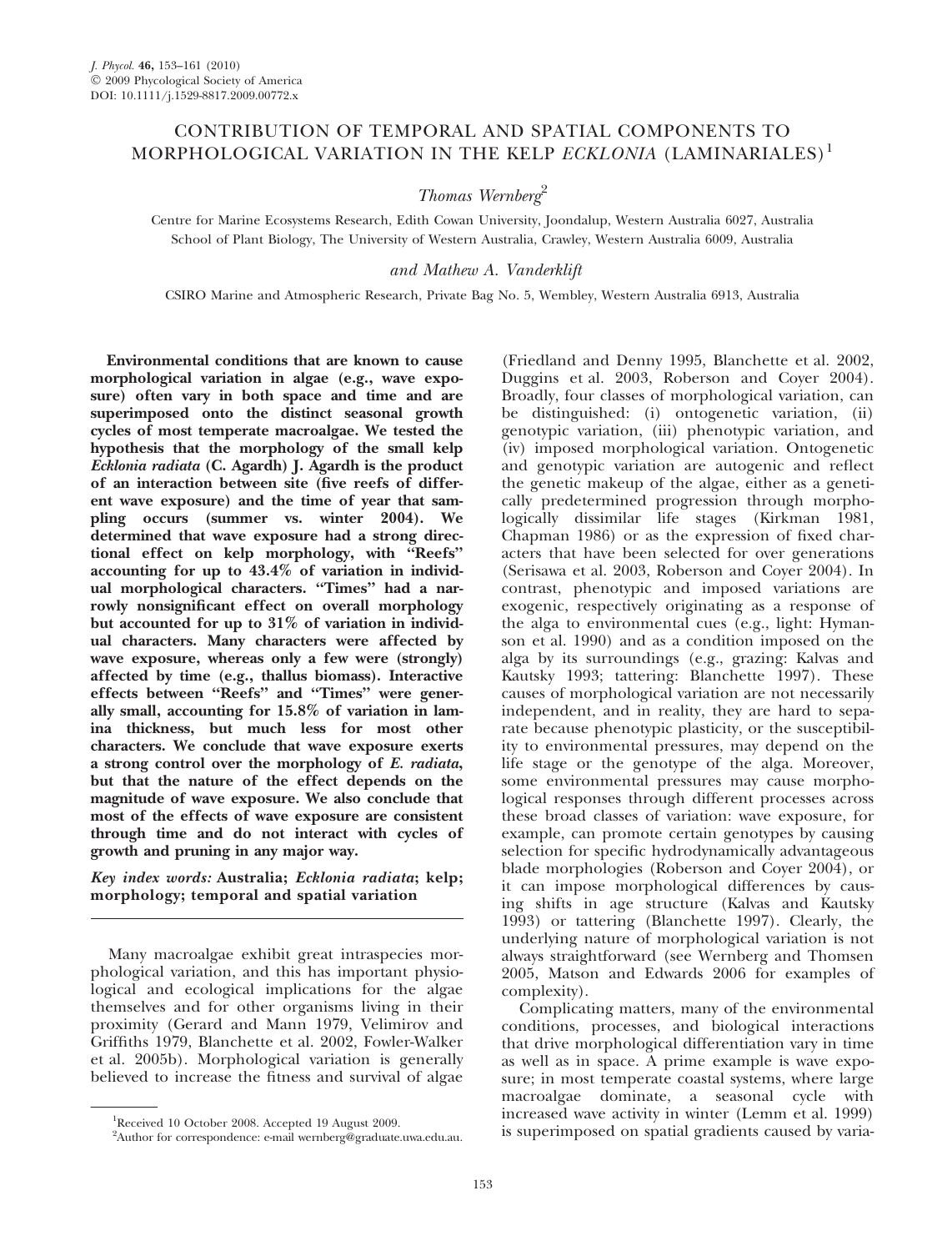tion in coastal topography (depth, headlands, reefs, etc.) (Graham et al. 1997, Fowler-Walker et al. 2006). At the same time, many algae including kelps and fucoids have distinct seasonal growth patterns (Kirkman 1989, Wernberg et al. 2001, Tala and Edding 2005). Previous studies of macroalgae (op. cit.) have almost entirely focused on how processes that vary in space cause morphological variation, with little attention to the influence of temporal variability. Yet, the concatenation of spatial and temporal variation in factors that are known to cause morphological variation (wave exposure in particular) and growth patterns, where algae build up or shed thallus tissue, present a strong possibility for spatial and temporal interactions.

Understanding how spatial and temporal factors interact to affect the morphology of canopy-forming macroalgae is important because morphology is a key feature in defining the ecological function of macroalgae as foundation species on reefs. Two of the main ways in which macroalgae influence reefassociated biota are by providing habitat, physical three-dimensional structure (Wernberg et al. 2004, Tuya et al. 2008), and by modifying local environmental conditions (light, sediments, scour, Kennelly 1989, Wernberg et al. 2005). Both of these functions depend on the morphology of the algae, and temporal variation in both has been associated with effects on benthic and phytal communities (Gagnon et al. 2003, Wernberg et al. 2004).

The main research question we examine in this study is whether spatial variation in morphology is consistent in time. We addressed this question by testing for an interaction between site (reefs of different wave exposure) and the time of year that sampling occurs (summer vs. winter 2004, contrasting seasons in temperate environments). In testing this hypothesis, we detail the nature of spatial and temporal variation in individual morphological characters of the kelp E. radiata, and we estimate the magnitude of temporal variation relative to spatial variation across a gradient in exposure to oceanic swell.

E. radiata is a small kelp that dominates many temperate reefs in Australia and New Zealand (Wernberg et al. 2003b). Morphological differences among populations across >4,000 km of coastline between Kalbarri in Western Australia and Adelaide in South Australia are relatively small compared to variation among populations on reefs <1 km apart

(Wernberg et al. 2003a, Fowler-Walker et al. 2005a). Differences in wave exposure is one of the most likely contributors to this small-scale variation (Wernberg and Thomsen 2005, Fowler-Walker et al. 2006), but other sources that also vary across similar spatial scales, such as canopy composition (monospecific E. radiata vs. E. radiata mixed with fucoids, Fowler-Walker et al. 2005a) and the spatial arrangement of individuals within the canopy (solitary vs. aggregated, Wernberg 2005), also affect the morphology of E. radiata. Moreover, E. radiata has a clear seasonal growth pattern with high growth rates and increasing biomass in spring (September–October) to a summer biomass maximum (December–January), followed by biomass loss over autumn (April–May) to a winter low (June–August) (Kirkman 1989, Wernberg and Goldberg 2008). Collectively, these factors imply a primary importance of environmental drivers in determining the morphology of E. radiata and therefore also a potential for complex temporal effects as the growth cycle interacts with seasonal cycles in environmental conditions such as wave exposure.

## MATERIALS AND METHODS

Our study included five limestone reefs 8–13 km off the coast of Fremantle on the west coast of Western Australia (Table 1). These reefs are structurally complex ridges (vertical relief >2 m) varying in depth from 6 to 12 m. Kelps are abundant on most of these reefs, and kelp density is not related to the wave-exposure gradient (Wernberg 2009). Kelps were collected haphazardly on each reef. To avoid confounding spatial and temporal effects by ontogenetic variation during the juvenile sporophyte stages (life stages 1 and 2, Kirkman 1981), we only sampled grown kelp thalli that were fully differentiated with third-order laterals (life stage 3, Kirkman 1981). Once the kelp reaches this stage, the morphology no longer changes ontogenetically but is influenced by the seasonal growth and erosion of the thallus. We collected 10 separate kelp thalli from each reef three times in the austral summer 2004 (December 2003 and January and February 2004) and three times in winter 2004 (June, August, and September), with each sampling date  $>1$  month apart. The kelps were stored frozen  $(-18^{\circ}\overline{C})$  until processing, where 14 morphological characters (cf. Fig. 1, Table 2) were measured on each thallus. These methods and morphological characters are described in previous papers (Wernberg et al. 2003a, Wernberg 2005, Wernberg and Thomsen 2005).

The wave exposure of each reef was calculated as Baardseth's index (Baardseth 1970), modified to suit an environment with multiple submerged reefs. This index takes into account wave influences from multiple directions, such as swell and diurnally shifting sea and land breezes. Moreover, Baardseth's index has

Table 1. Geocoordinates and wave exposure of the five reefs sampled. Wave exposure was calculated from marine charts as a modified Baardseth's index.

|                                               | Mewstone Rock                            | Roarers                                  | Straggler Rocks                        | Seaward Reef                                 | Casuarina Shoals                              |
|-----------------------------------------------|------------------------------------------|------------------------------------------|----------------------------------------|----------------------------------------------|-----------------------------------------------|
| <b>GPS</b><br>coordinates<br>Wave<br>exposure | $S32^{\circ}05.101$<br>E115°39.420<br>58 | $S32^{\circ}06.231$<br>E115°38.789<br>72 | S32 <sup>o</sup> 03.972<br>E115°38.549 | S32 <sup>o</sup> 07.044<br>E115°36.215<br>98 | S32 <sup>o</sup> 08.971<br>E115°36.243<br>110 |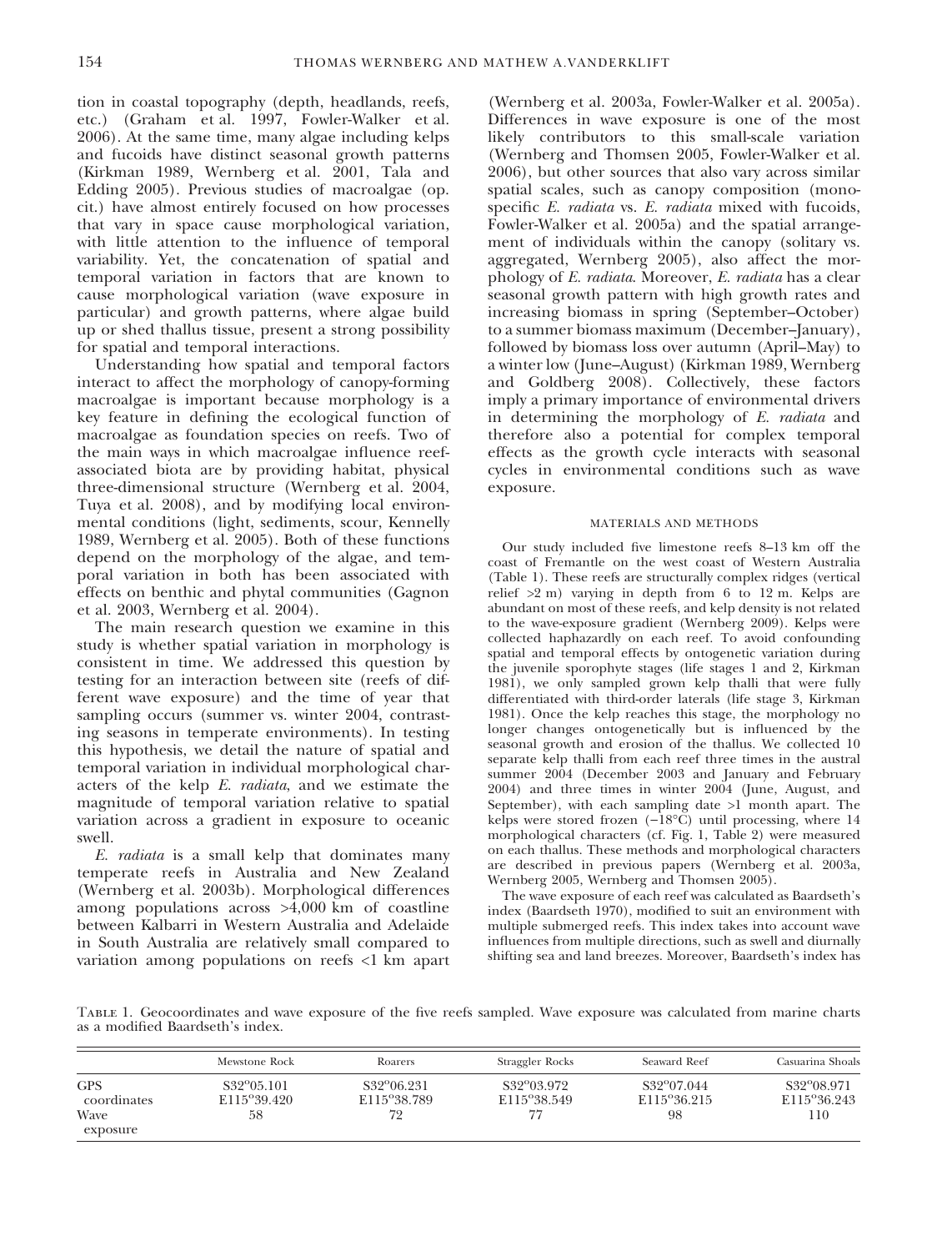Fig. 1. Box plot showing the variation in morphological characters of Ecklonia radiata at each of the five reefs sampled (in order of increasing wave exposure) in summer 2004 (white boxes) and winter 2004 (gray boxes). Data were pooled across sample dates within times for each reef; boxes represent  $n = 30$ kelp individuals, the line is the median value, and whiskers are 5th/95th percentiles. The r-values are product moment correlation coefficients between the mean value or each character and the rank wave exposure (cf. Table 1). Me, Mewstone Rock; St, Straggler Rocks; Ro, Roarers; Sr, Seaward Reef; Cs, Casuarina Shoals. Statistical analyses of individual morphological characters can be found in Table 4.



previously been used for studies on similar reefs, where it was also demonstrated to agree well with measurements of wave height and maximum water velocity (Wernberg and Thomsen 2005, Fowler-Walker et al. 2006). The surroundings of each reef were divided into 40 sectors of  $9^\circ$ , and a fetch of 7.5 km examined on a 1:75,000 nautical chart (WA001: Ocean Reef to Cape Peron, Maritime Cartographical Services, Perth). Each sector was weighted according to the shallowest obstacle to the fetch within that sector (emergent reefs =  $0$ ;  $0-2$  m = 1;  $2-5$  m = 2; 5–10 m = 3; >10 m = 4), and the values were

summed. The resulting index ranged between 0 for a completely protected site, surrounded by emergent reefs and 160 for a completely exposed site with no protection.

All statistical analyses of morphological variables were performed using PRIMER 6 with PERMANOVA+. The routines mentioned refer to this program and are described in Clarke and Gorley (2006) and Anderson et al. (2008). Data for all morphological variables were first normalized to convert all measures to a commensurable scale. Subsequently, differences among individual kelps were calculated as Euclidian distances,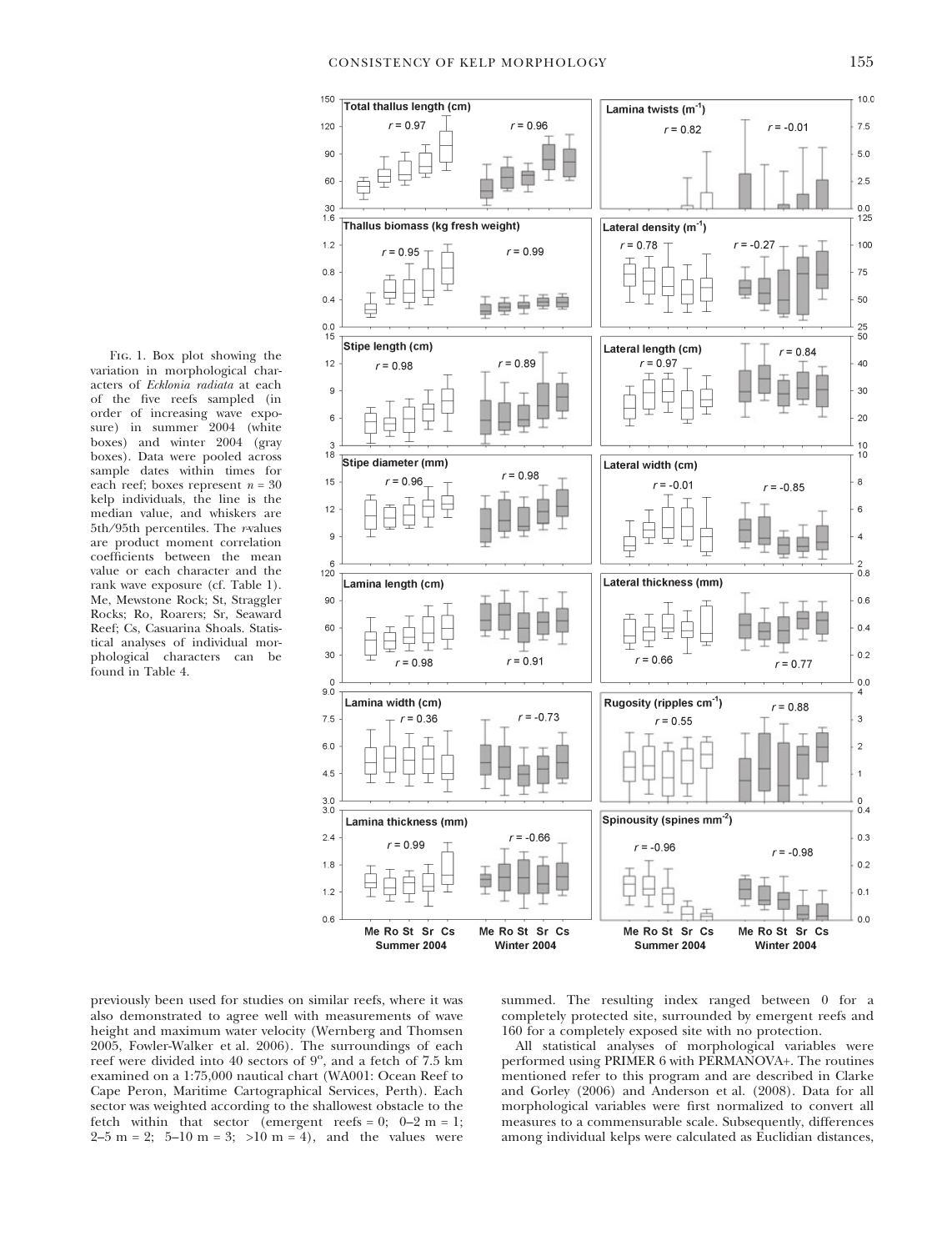| TABLE 2. PERMANOVA testing for morphological differences among kelps, based on 14 morphological characters. Data          |  |
|---------------------------------------------------------------------------------------------------------------------------|--|
| were normalized, and dissimilarities calculated as Euclidian distances. Pvalues were calculated from 999 permutations of  |  |
| the residuals under the reduced model (Anderson et al. 2008). The effect size was calculated as the relative contribution |  |
| of each factor to the components of variation.                                                                            |  |

| Source of variation                     |     | MS     | $Pseudo-F$ | $P(\text{perm})$ | Effect size $(\%)$ | Unique permutations |  |
|-----------------------------------------|-----|--------|------------|------------------|--------------------|---------------------|--|
| Reef                                    |     | 150.99 | 7.5        | 0.001            | 14.1               | 999                 |  |
| Time                                    |     | 222.99 | 1.9        | 0.068            | 4.6                | 999                 |  |
| $Reef \times Time$                      |     | 27.26  |            | 0.092            | 13.9               | 998                 |  |
| Date (Time)                             |     | 117.02 | 12.8       | 0.001            | 1.5                | 997                 |  |
| $\text{Reef} \times \text{Date}$ (Time) | 16  | 20.13  | 2.2        | 0.001            | 7.1                | 993                 |  |
| Residual                                | 270 | 8.11   |            |                  | 58.8               |                     |  |

PERMANOVA, analysis of variance by permutation.

and the multivariate patterns illustrated by metric ordination (PCO). Analysis of variance by permutation (PERMANOVA) tested effects on multivariate patterns and individual morphological characters in accordance with a three-factor mixed model ANOVA design with the orthogonal factors Reef (fixed, five levels) and Time (fixed, two levels), and sampling date nested within time (random, three levels). For each factor in the experimental design, effect sizes were determined as the percentage of ''components of variation,'' a term that includes both variation due to fixed and random effects (Anderson et al. 2008, see also Graham and Edwards 2001). Significance levels were calculated from 999 permutations of the residuals under the reduced model. Reef, the only significant fixed factor in the multivariate analysis, was tested for differences in multivariate dispersion (PERMDISP), and post hoc pair-wise comparisons were used to distinguish which reefs differed from one another  $(P < 0.05)$ . Correlation analyses were used to relate the wave exposure of each site to the degree of multivariate morphological variation (RELATE) and variation in each individual character (product moment correlation on mean values,  $n = 5$  reefs). SIMPER analyses tested the relative contribution of each morphological character to the separation of reef groups along the gradient in wave exposure.

## RESULTS

The overall morphology of E. radiata showed complex variation across most spatiotemporal scales considered in this study. Unexplained variation among replicate individuals from each reef at each sampling date (=residual) accounted for 58.8% of the total multivariate morphological variation, and variation associated with the sampling date [i.e., "Date (Time)" and "Reef  $\times$  Date (Time)"] an additional 8.6% (Table 2). Nevertheless, above this random variation, there was significant variation among reefs, but not between times (Fig. 1, Table 2). The P-values for effects of "Time" and "Reef  $\times$  Time" were, however, small  $[P(\text{perm}) \prec 0.092]$ , and together these two fixed factors accounted for 18.8% of total multivariate variation, corresponding to  ${\sim}60\%$  of what was explained by all fixed factors  $(i.e., 'Reef,' 'Time,' 'Reef × Time'; 32.6% of$ total variation). Multivariate dispersion was equal at all reefs except Casuarina Shoals (Mewstone Rock = Straggler Rocks = Roarers = Seaward Reef <Casuarina), so with the potential exception of this reef, differences detected in the PERMANOVA were due to differences in location of centroids (i.e.,

''mean overall morphology'') rather than differences in the degree of variability among individual kelps). Post hoc pair-wise comparisons among reefs revealed three groups of centroids (Mewstone Rock  $\neq$  Roarers = Straggler Rocks  $\neq$  Seaward Reef = Casuarina Shoals). SIMPER analyses showed a relatively even contribution of  $\sim 5\%$  (range: 2.8%–10.5%) of all morphological characters to the differences between reef groups, with no single character standing out as particularly important in any comparison (Table 3). There was a very strong correlation between multivariate differences in morphology and differences in wave-exposure rank of reefs [RELATE:  $\rho = 0.909$ ,  $P(\text{perm}) = 0.016$ ]. The strong multivariate correlation with wave exposure, and the near-significant effect of season, was evident in the ordination as a clear unidirectional and sequential separation of reef centroids according to wave exposure along PCO1, and a separation of times along PCO2 (Fig. 2). The pattern of sequential change across reef groups was virtually parallel at the two times, although differences within the reef groups ''Straggler Rocks–Roarers'' and ''Seaward Reef– Casuarina Shoals'' were markedly greater in summer than in winter 2004. Most individual characters correlated strongly with wave exposure ( $|r| > 0.55$  for 24 of 28 correlations; Fig. 1) and the direction of correlations was mostly consistent for each character at each time (10 of 14 characters). Analyses of individual morphological characters also showed very large variation associated with the random factors at the lowest levels of analysis for most characters (Table 4), with the fixed factor effects accounting for a maximum of  $\sim 60\%$  of the variation for thallus biomass and considerably less for most other characters (Fig. 3). Variation due to ''Reef'' contributed most to the variation of fixed effects in 50.0% of the characters, "Time" in  $35.7\%$ , and "Reef  $\times$ Time'' in 14.3% of the characters.

## DISCUSSION

Exposure-effect relations. The morphology of the small kelp E. radiata varied considerably between discrete reefs and correlated strongly ( $\rho = 0.91$ ) with the magnitude of wave exposure. Morphological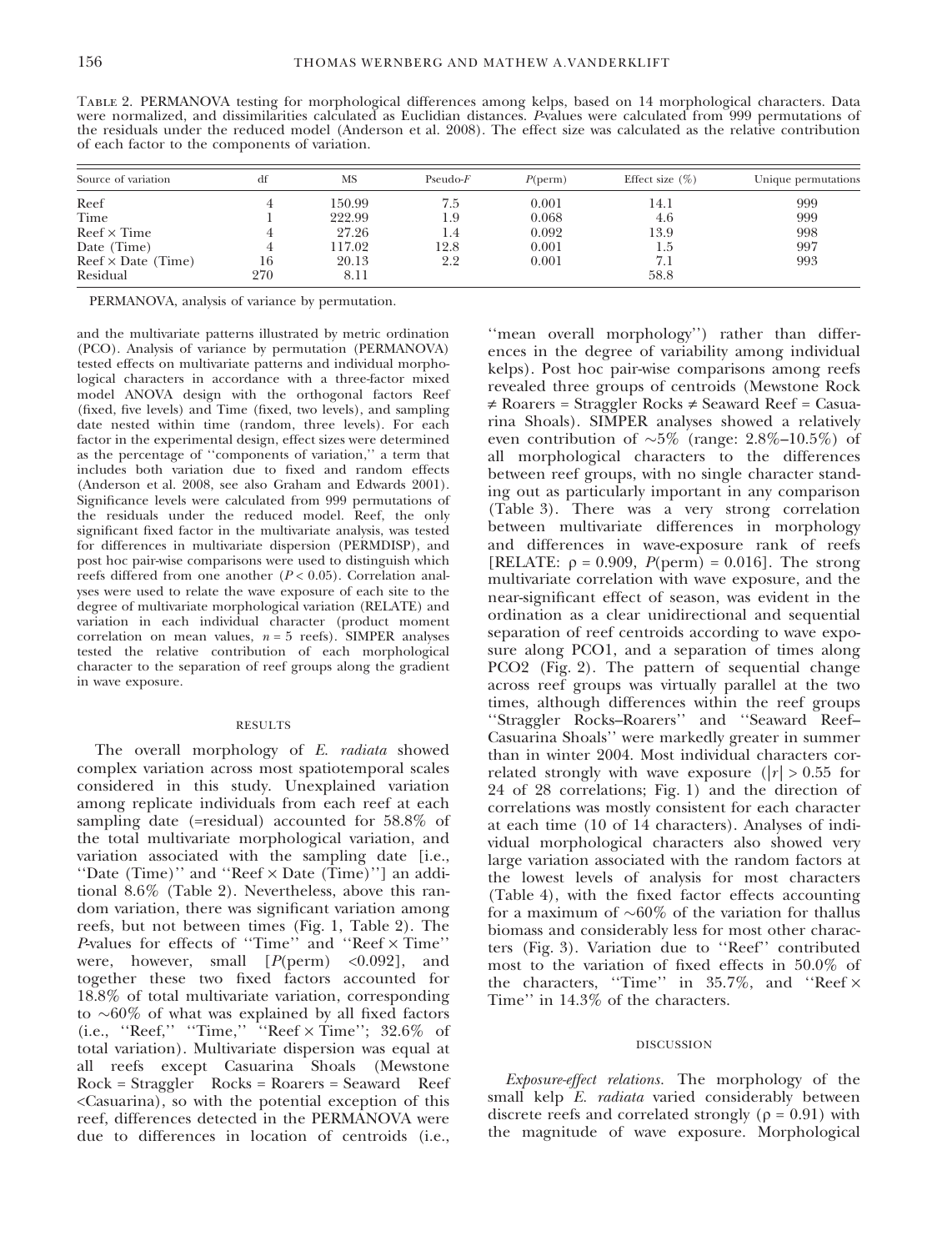| Rank           | Mewstone Rock vs.<br>Roarers and Straggler<br>Rocks<br>$(ASD = 22.38)$ | Mewstone Rock vs.<br>Seaward Reef and<br>Casuarina Shoals<br>$(ASD = 36.40)$ | Roarers and Straggler<br>Rocks vs. Seaward Reef and<br>Casuarina Shoals<br>$(ASD = 27.99)$ | Summer vs. Winter<br>$(ASD = 26.47)$ |
|----------------|------------------------------------------------------------------------|------------------------------------------------------------------------------|--------------------------------------------------------------------------------------------|--------------------------------------|
|                | Rugosity $(9.4\%)$                                                     | Thallus length $(10.5\%)$                                                    | Spinousity $(8.8\%)$                                                                       | Lateral width $(9.9\%)$              |
| $\overline{2}$ | Lateral thickness $(9.2\%)$                                            | Lamina length $(9.2\%)$                                                      | Lamina thickness $(8.4\%)$                                                                 | Thallus biomass $(9.3\%)$            |
| 3              | Lamina twists $(8.8\%)$                                                | Spinousity $(8.9\%)$                                                         | Thallus length $(7.8\%)$                                                                   | Lamina thickness $(8.2\%)$           |
| 4              | Lamina width $(8.7\%)$                                                 | Lateral length $(8.6\%)$                                                     | Lamina length $(7.7%)$                                                                     | Lamina width $(8.0\%)$               |
| 5              | Stipe diameter $(8.38\%)$                                              | Thallus biomass $(7.7\%)$                                                    | Stipe length $(7.4\%)$                                                                     | Lateral density $(7.94\%)$           |
| 6              | Lateral density $(7.6\%)$                                              | Stipe diameter $(7.6\%)$                                                     | Rugosity $(7.3\%)$                                                                         | Lateral thickness $(7.3\%)$          |
|                | Spinousity $(7.2\%)$                                                   | Lamina twists $(7.6\%)$                                                      | Lateral density $(7.2\%)$                                                                  | Rugosity $(7.3\%)$                   |
| 8              | Stipe length $(7.0\%)$                                                 | Stipe length $(7.5\%)$                                                       | Lateral length $(7.2\%)$                                                                   | Lamina twists $(7.0\%)$              |
| 9              | Lateral width $(7.0\%)$                                                | Lamina thickness $(7.3\%)$                                                   | Lamina width $(7.2\%)$                                                                     | Stipe length $(6.6\%)$               |
| 10             | Lateral length $(6.8\%)$                                               | Lateral thickness $(5.9\%)$                                                  | Stipe diameter $(7.1\%)$                                                                   | Lateral length $(6.5\%)$             |
| 11             | Lamina length $(6.02\%)$                                               | Lateral density $(5.7\%)$                                                    | Lateral thickness $(6.6\%)$                                                                | Stipe diameter $(6.4\%)$             |
| 12             | Thallus biomass $(5.6\%)$                                              | Rugosity $(5.5\%)$                                                           | Lamina twists $(6.3\%)$                                                                    | Lamina length $(5.9\%)$              |
| 13             | Thallus length $(5.6\%)$                                               | Lamina width $(4.8\%)$                                                       | Lateral width $(5.7%)$                                                                     | Thallus length $(5.0\%)$             |
| 14             | Lamina thickness $(2.8\%)$                                             | Lateral width $(3.2\%)$                                                      | Thallus biomass $(5.2\%)$                                                                  | Spinousity $(4.8\%)$                 |

Table 3. SIMPER analyses showing the relative contribution (%) of each morphological character to multivariate differences between reef groups.

ASD, average squared distance.

differences between summer and winter 2004 kelps were less pronounced for both multivariate morphology (4.6% of variation) and most individual morphological characters (0%–31% of variation). Interactions between variation due to Reef and Time were relatively small (0%–15.8% of variation), suggesting that temporal effects were mostly consistent across reefs of different wave exposure.

We found a strong progressive change in morphology with increasing wave exposure, and this is not surprising given the rife literature documenting effects of wave exposure on macroalgal morphology (Back 1993, Sjøtun and Fredriksen 1995, Roberson and Coyer 2004, Fowler-Walker et al. 2006). Previous studies have also found wave exposure to affect the morphology of E. radiata (Wernberg and Thomsen 2005, Fowler-Walker et al. 2006), although for some morphological characters (e.g., thallus



Fig. 2. Ordination (PCO) of Reef-Season centroids. Summer 2004 (black) and winter 2004 (gray). Mewstone Rocks  $(\diamondsuit)$ , Roarers (O), Straggler Rocks ( $\triangle$ ), Seaward Reef ( $\square$ ), and Casuarina Shoal  $(\nabla)$ . Numbers indicate the rank exposure of each reef.

biomass), the direction of effects were opposite between studies. When contrasting morphologies between ''exposed'' and ''sheltered'' sites across widely separated areas (10s–100s km), Wernberg and Thomsen (2005) observed large inconsistencies in what morphological characters were driving overall differences. The present study reconciles these discordant findings by demonstrating that the importance (rank order of contribution to overall morphological difference) of individual morphological characters differed depending on the magnitudes of ''sheltered'' and ''exposed'' conditions. In other words, the assumption that the response of morphology to wave exposure is monotonic across all characters is invalid, and the relative magnitude of difference may dictate the direction of response (see discussion in Wernberg and Thomsen 2005).

Responses of individual morphological characters. In accordance with the findings of Wernberg and Thomsen (2005), characters associated with overall size increased with increasing wave exposure (e.g., thallus length, biomass, stipe length). Similar effects have also been seen in other kelps (Sjøtun et al. 1998). The increase in length-related characters is potentially a biomechanical adaptation to ''go with the flow'' in wave-exposed environments where a long flexible thallus will follow the orbital water flow, only being fully extended toward the end of the wave cycle, thus reducing the absolute force on the thallus from the surge (Koehl 1986). It is also possible that there is a positive scaling effect of growing large; both attachment force and drag increase with increasing size (Thomsen and Wernberg 2005), but the net effect may be positive because laterals rearrange in flow, compacting the thallus and reducing the effective area subjected to drag (Armstrong 1989, Wernberg 2005).

Strength-related characters (particularly stipe diameter) were found to increase with increasing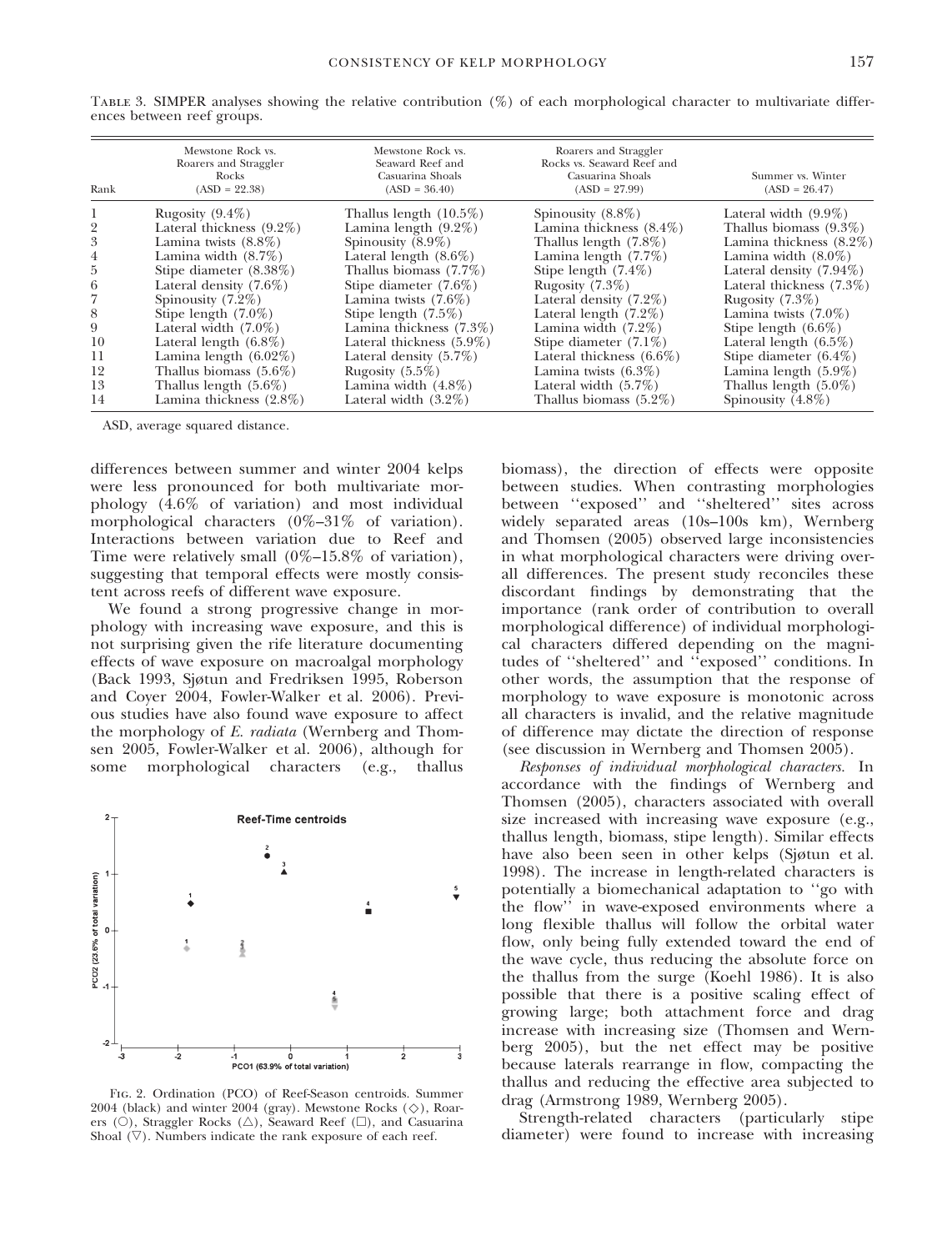Table 4. PERMANOVA testing for differences in individual morphological characters among Reef (fixed factor), Time (fixed factor), and Date (Time) (random factor). Each variable was transformed to minimize heterogeneity of variances (lowest possible Cochran's C). Analyses were based on Euclidian distances. P-values were calculated from 999 permutations of the residuals under the reduced model (Anderson et al. 2008). The effect size was calculated as the relative contribution of each factor to the components of variation. Negative components of variation were set to 0 (Graham and Edwards 2001).

| Source of variation            | df                                                          | MS                                        | $Pseudo-F$                              | $P(\text{perm})$       | Effect size                         | MS                                         | $Pseudo-F$      | $P(\text{perm})$ | Effect size |  |
|--------------------------------|-------------------------------------------------------------|-------------------------------------------|-----------------------------------------|------------------------|-------------------------------------|--------------------------------------------|-----------------|------------------|-------------|--|
|                                |                                                             |                                           | Thallus length                          |                        |                                     |                                            | Thallus biomass |                  |             |  |
| Transformation and Cochran's C |                                                             | None; $C = 0.1062*$                       |                                         |                        |                                     | LN $(x)$ ; $C = 0.0890$ ns                 |                 |                  |             |  |
| Reef                           | 4                                                           | 12,550                                    | 22.9                                    | 0.001                  | 40.1                                | 4.9266                                     | 24.7            | 0.001            | 21.7        |  |
| Time                           | 1                                                           | 1,226.1                                   | 0.5                                     | 0.536                  | 0.0                                 | 18.118                                     | 14.2            | 0.021            | 31.0        |  |
| $Reef \times Time$             | $\overline{4}$                                              | 1,018.3                                   | 1.9                                     | 0.165                  | 3.1                                 | 1.0997                                     | 5.5             | 0.01             | 8.3         |  |
| Date (Time)                    | $\overline{4}$                                              | 2,426.5                                   | 11.9                                    | 0.001                  | 8.9                                 | 1.2721                                     | 11.7            | 0.001            | 6.4         |  |
| $Reef \times Date$ (Time)      | 16                                                          | 548.7                                     | 2.7                                     | 0.001                  | 6.9                                 | 0.19942                                    | 1.8             | 0.029            | 2.5         |  |
| Residual                       | 270                                                         | 204.53                                    |                                         |                        | 41.0                                | 0.10888                                    |                 |                  | 30.1        |  |
| Transformation and Cochran's C |                                                             | Stipe length<br>$LN(x)$ ; $C = 0.0914$ ns |                                         |                        |                                     | Stipe diameter<br>None; $C = 0.0733$ ns    |                 |                  |             |  |
| Reef                           | $\overline{4}$                                              | 1.5821                                    | 8.2009                                  | 0.001                  | 15.7                                | 32.452                                     | 5.3821          | 0.009            | 12.3        |  |
| Time                           | 1                                                           | 1.079                                     | 1.1544                                  | 0.348                  | 0.7                                 | 6.2179                                     | 0.4692          | 0.555            | 0.0         |  |
| Reef $\times$ Time             | $\overline{4}$                                              | 0.0161                                    | 0.0832                                  | 0.985                  | 0.0                                 | 2.0722                                     | 0.3437          | 0.843            | 0.0         |  |
| Date (Time)                    | $\overline{4}$                                              | 0.93475                                   | 9.6659                                  | 0.001                  | 11.4                                | 13.253                                     | 5.1473          | 0.001            | 6.0         |  |
| $Reef \times Date$ (Time)      | 16                                                          | 0.19292                                   | 1.9949                                  | 0.018                  | 6.5                                 | 6.0296                                     | 2.3419          | 0.004            | 9.7         |  |
| Residual                       | 270                                                         | 0.0967                                    |                                         |                        | 65.7                                | 2.5747                                     |                 |                  | 72.0        |  |
|                                |                                                             |                                           | Lamina length                           |                        |                                     |                                            | Lamina width    |                  |             |  |
| Transformation and Cochran's C |                                                             |                                           | None; $C = 0.0832$ ns                   | LN(x); $C = 0.0914$ ns |                                     |                                            |                 |                  |             |  |
| Reef                           | 4                                                           | 8,898.3                                   | 14.042                                  | 0.001                  | 29.2                                | 0.12429                                    | 1.8059          | 0.187            | 1.7         |  |
| Time                           | 1                                                           | 1,999.5                                   | 0.75968                                 | 0.444                  | 0.0                                 | 0.63131                                    | 10.625          | 0.041            | 6.9         |  |
| $Reef \times Time$             | $\overline{4}$                                              | 1,065.7                                   | 1.6817                                  | 0.221                  | 3.0                                 | 0.13502                                    | 1.9618          | 0.139            | 4.0         |  |
| Date (Time)                    | $\overline{4}$                                              | 2,632                                     | 11.335                                  | 0.001                  | 10.2                                | 0.0594                                     | 1.3107          | 0.263            | 0.5         |  |
| $Reef \times Date$ (Time)      | 16                                                          | 633.71                                    | 2.7292                                  | 0.001                  | 8.5                                 | 0.0688                                     | 1.5182          | 0.09             | 4.3         |  |
| Residual                       | 270                                                         | 232.2                                     |                                         |                        | 49.1                                | 0.0453                                     |                 |                  | 82.6        |  |
| Transformation and Cochran's C |                                                             |                                           | Lamina thickness<br>None; $C = 0.0972*$ |                        |                                     | Lamina twists<br>$LN(x + 1); C = 0.1156**$ |                 |                  |             |  |
| Reef                           | 4                                                           | 0.30089                                   | 1.2773                                  | 0.335                  | 0.6                                 | 0.0011                                     | 3.5792          | 0.035            | 3.3         |  |
| Time                           | 1                                                           | 0.50348                                   | 0.23263                                 | 0.635                  | 0.0                                 | 0.0027                                     | 5.5904          | 0.068            | 3.8         |  |
| $Reef \times Time$             | $\overline{4}$                                              | 1.0511                                    | 4.462                                   | 0.009                  | 15.8                                | 0.0003                                     | 0.9905          | 0.461            | 0.0         |  |
| Date (Time)                    | $\overline{4}$                                              | 2.1643                                    | 24.608                                  | 0.001                  | 24.1                                | 0.000                                      | 1.3355          | 0.251            | 0.6         |  |
| $Reef \times Date$ (Time)      | 16                                                          | 0.23558                                   | 2.6785                                  | 0.001                  | 8.6                                 | 0.0003                                     | 0.8399          | 0.649            | 0.0         |  |
| Residual                       | 270                                                         | 0.080                                     |                                         |                        | 51.0                                | 0.0004                                     |                 |                  | 92.3        |  |
|                                |                                                             |                                           | Lateral density                         |                        |                                     |                                            | Lateral length  |                  |             |  |
| Transformation and Cochran's C |                                                             |                                           | $SQRT(x + 1); C = 0.0875$ ns            |                        |                                     | LN(x); $C = 0.0813$ ns                     |                 |                  |             |  |
| Reef                           | 4                                                           | 0.46592                                   | 0.15766                                 | 0.955                  | 0.0                                 | 1.0245                                     | 5.6018          | 0.005            | 20.5        |  |
| Time                           | 1                                                           | 12.998                                    | 0.29242                                 | 0.618                  | 0.0                                 | 0.13889                                    | 0.66368         | 0.471            | 0.0         |  |
| $Reef \times Time$             | $\overline{4}$                                              | 3.6333                                    | 1.2294                                  | 0.337                  | 1.2                                 | 0.0714                                     | 0.3905          | 0.815            | 0.0         |  |
| Date (Time)                    | $\overline{4}$                                              | 44.448                                    | 52.538                                  | 0.001                  | 44.7                                | 0.20927                                    | 5.7922          | 0.001            | 5.1         |  |
| $Reef \times Date$ (Time)      | 16                                                          | 2.9553                                    | 3.4932                                  | 0.001                  | 10.8                                | 0.18289                                    | 5.062           | 0.001            | 21.5        |  |
| Residual                       | 270                                                         | 0.84602                                   |                                         |                        | 43.4                                | 0.0361                                     |                 |                  | 52.9        |  |
|                                |                                                             |                                           | Lateral width                           |                        |                                     | Lateral thickness                          |                 |                  |             |  |
|                                | Transformation and Cochran's C<br>$LN(x)$ ; $C = 0.0722$ ns |                                           |                                         |                        | $LN(x + 1); C = 0.1133**$           |                                            |                 |                  |             |  |
| Reef                           | 4                                                           | 12,550                                    | 22.872                                  | 0.001                  | 0.5                                 | 0.0346                                     | 2.1089          | 0.111            | 3.5         |  |
| Time                           | 1                                                           | 1,226.1                                   | 0.5053                                  | 0.536                  | 35.7                                | 0.17386                                    | 2.0376          | 0.208            | 6.9         |  |
| $Reef \times Time$             | $\overline{4}$                                              | 1,018.3                                   | 1.8559                                  | 0.165                  | 0.0                                 | 0.00161                                    | 0.0981          | 0.976            | 0.0         |  |
| Date (Time)                    | $\overline{4}$                                              | 2,426.5                                   | 11.864                                  | 0.001                  | 18.2                                | 0.0853                                     | 17.219          | 0.001            | 18.7        |  |
| $Reef \times Date$ (Time)      | 16                                                          | 548.7                                     | 2.6828                                  | 0.001                  | $3.7\,$                             | 0.01642                                    | 3.3148          | 0.001            | 13.3        |  |
| Residual                       | 270                                                         | 204.53                                    |                                         |                        | 41.9                                | 0.00496                                    |                 |                  | 57.6        |  |
| Transformation and Cochran's C |                                                             | Rugosity<br>None; $C = 0.0843$ ns         |                                         |                        | Spinousity<br>None; $C = 0.0766$ ns |                                            |                 |                  |             |  |
| Reef                           | $\overline{4}$                                              | 4.8005                                    | 2.5117                                  | 0.081                  | 4.6                                 | 0.11048                                    | 51.118          | 0.001            | 43.4        |  |
| Time                           | 1                                                           | 0.1373                                    | 0.00718                                 | 0.949                  | 0.0                                 | 0.00606                                    | 0.3963          | 0.526            | 0.0         |  |
| $Reef \times Time$             | 4                                                           | 0.89299                                   | 0.46724                                 | 0.771                  | 0.0                                 | 0.00557                                    | 2.577           | 0.084            | 2.7         |  |
| Date (Time)                    | $\overline{4}$                                              | 19.125                                    | 38.76                                   | 0.001                  | 35.3                                | 0.01529                                    | 7.8434          | 0.001            | 6.4         |  |
| $Reef \times Date$ (Time)      | 16                                                          | 1.9112                                    | 3.8733                                  | 0.001                  | 13.4                                | 0.00216                                    | 1.109           | 0.338            | 0.5         |  |
| Residual                       | 270                                                         | 0.49343                                   |                                         |                        | 46.7                                | 0.00195                                    |                 |                  | 46.9        |  |

PERMANOVA, analysis of variance by permutation. ns,  $P > 0.05$ ; \*,  $P < 0.05$ ; \*\*,  $P < 0.01$ .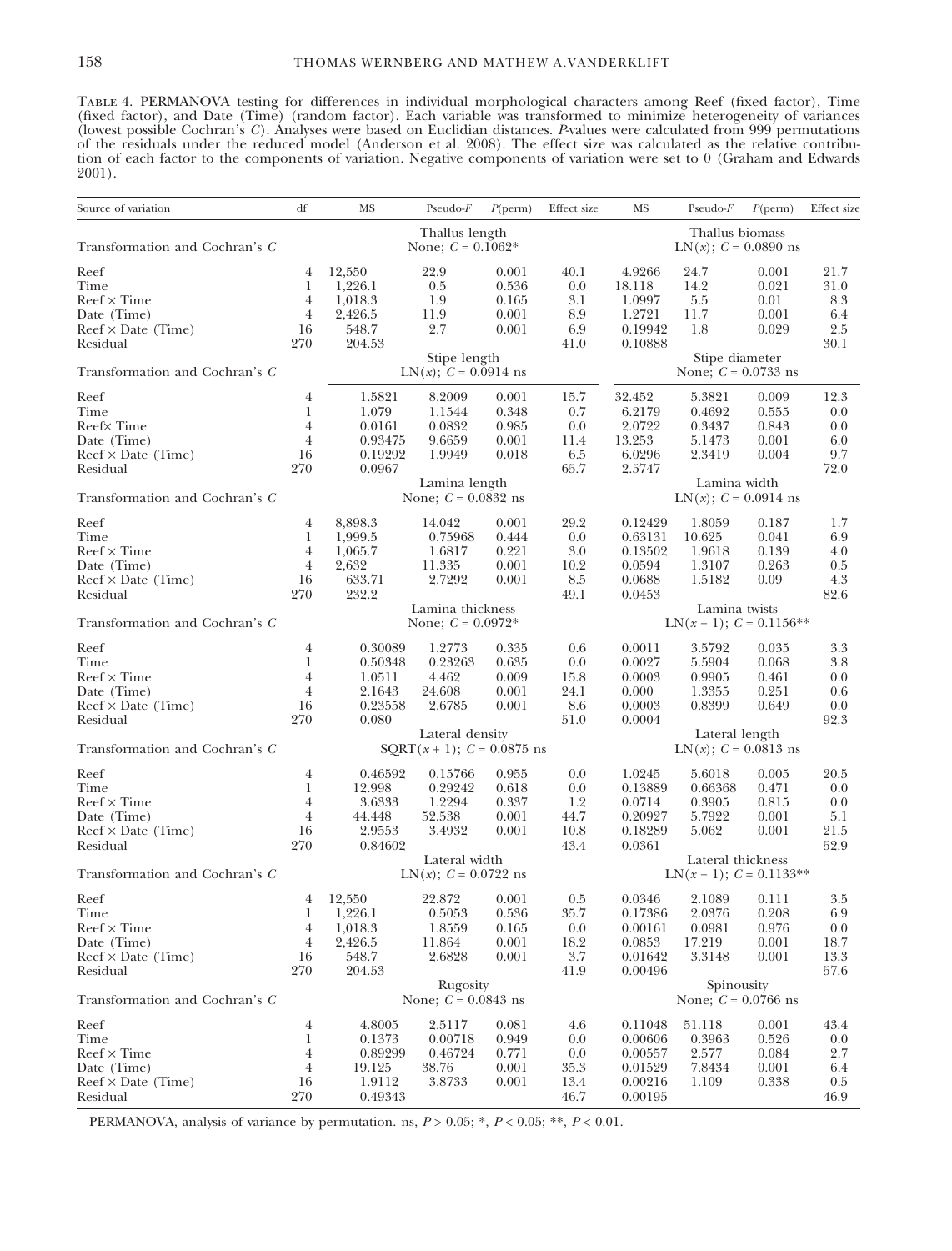

Fig. 3. Proportions of variation explained by the fixed factor effects for all measured morphological characters. Full analysis (ANOVA) tables can be found in Table 4.

wave exposure, whereas drag-increasing characters (e.g., spinousity) decreased. Previous studies of E. radiata (Wernberg and Thomsen 2005, Fowler-Walker et al. 2006), other small understory kelps (Duggins et al. 2003), and red algae (Jackelman and Bolton 1990) have reported similar effects across a suite of morphological characters with either strength-related (e.g., holdfast size, tissue toughness) or drag-related (e.g., blade width) properties, indicating the ubiquity of the pattern.

Spinousity is an interesting morphological character because it was the defining character for the previously recognized entity E. radiata forma biruncinata (Bolton and Anderson 1994). Spinousity decreased with increasing wave exposure, a pattern that has also been found for a Gigartina species in South Africa (Jackelman and Bolton 1990). The ecological significance of the densely packed surface spines remains unknown. Wernberg et al. (2003a) speculated that it could be a protection against herbivores. Incidentally, sheltered reefs also have the highest abundances of sea urchins (Vanderklift and Wernberg 2008), but spinousity cannot be a response to urchin grazing because these urchins are passive drift feeders (Vanderklift and Kendrick 2005) that consume spinous and smooth kelps at equal rates (Vanderklift and Wernberg 2008). Although sporadic in the region, a recent study suggests that fish grazing might be higher on inshore sheltered reefs compared to offshore exposed reefs (Vanderklift et al. 2009). Similarly, sheltered reefs generally have more small herbivores than exposed reefs (e.g., meso-gastropods <2 cm, Tuya et al. 2008). Herbivory from both fish and small invertebrates could be promoting this character, but experimental tests are required to establish this conclusively. That spinousity serves to break down the boundary layer and create turbulent flow over the blade during periods of low water movement to increase nutrient uptake and waste removal is a less likely alternative because, in our experience, the water never really is quiescent at any of these reefs.

Thallus twists only occurred at the two most exposed reefs in summer 2004 and at most reefs in winter 2004 (season of high wave activity), strongly suggesting that this morphological character is a short-term (i.e., associated with seasonal growth) phenotypic response to wave activity. Presumably, the twisted thallus acts like a spring, slowly twisting and extending the thallus as the drag increases over the wave cycle, thus abating transfer of force from the water to the holdfast. Presumably, thalli then ''straighten'' again toward the following summer through combined erosion and shedding as the wave climate becomes increasingly benign.

Temporal effects. It is well established that the overall size and appearance of E. radiata undergo seasonal change (Kirkman 1989). This was also evident in our data by the fact that effects associated with temporal variation (summer 2004 vs. winter 2004) contributed  $\sim$ 20% of variation to overall multivariate morphology and significant variation in several individual morphological variables; however, it was also clear that these differences were driven largely by strong variation in a few characters such as thallus biomass.

The strong temporal response of thallus biomass likely reflects seasonal variation in growth and pruning rates (Kirkman 1989, Tala and Edding 2005). The general lack of significant interactions suggests that these temporal cycles do not influence effects of wave exposure in any major way. Nevertheless, the significant "Reef  $\times$  Time" interaction for biomass, and the relatively small P-value and large effect size for the multivariate "Reef  $\times$  Time" interaction, indicates that kelp morphology responds more strongly to wave exposure in summer, when the thallus is fully developed, than in winter, when the thallus is reduced (cf. Fig. 2: separation of ''SR-CS'' and ''R-ST'' in summer but not in winter 2004). The interpretation of this could be that imposed changes, such as pruning of laterals during high wave activity, overpower other sources of variation to make morphologies converge in winter, whereas morphologies diverge in spring and summer when growth allows geno- or phenotypic expressions to manifest. Some caution is, however, warranted when interpreting the generality of these ''seasonal'' effects because we surveyed each season in a single year only, implying that our findings are specific to that year (i.e., 2004). Variation among years, for example, in storminess during winter, might introduce interannual variation in seasonal patterns.

There was considerable random, short-term temporal variation, as demonstrated by the ''Date (Time)'' being significant for multivariate morphology and for most individual morphological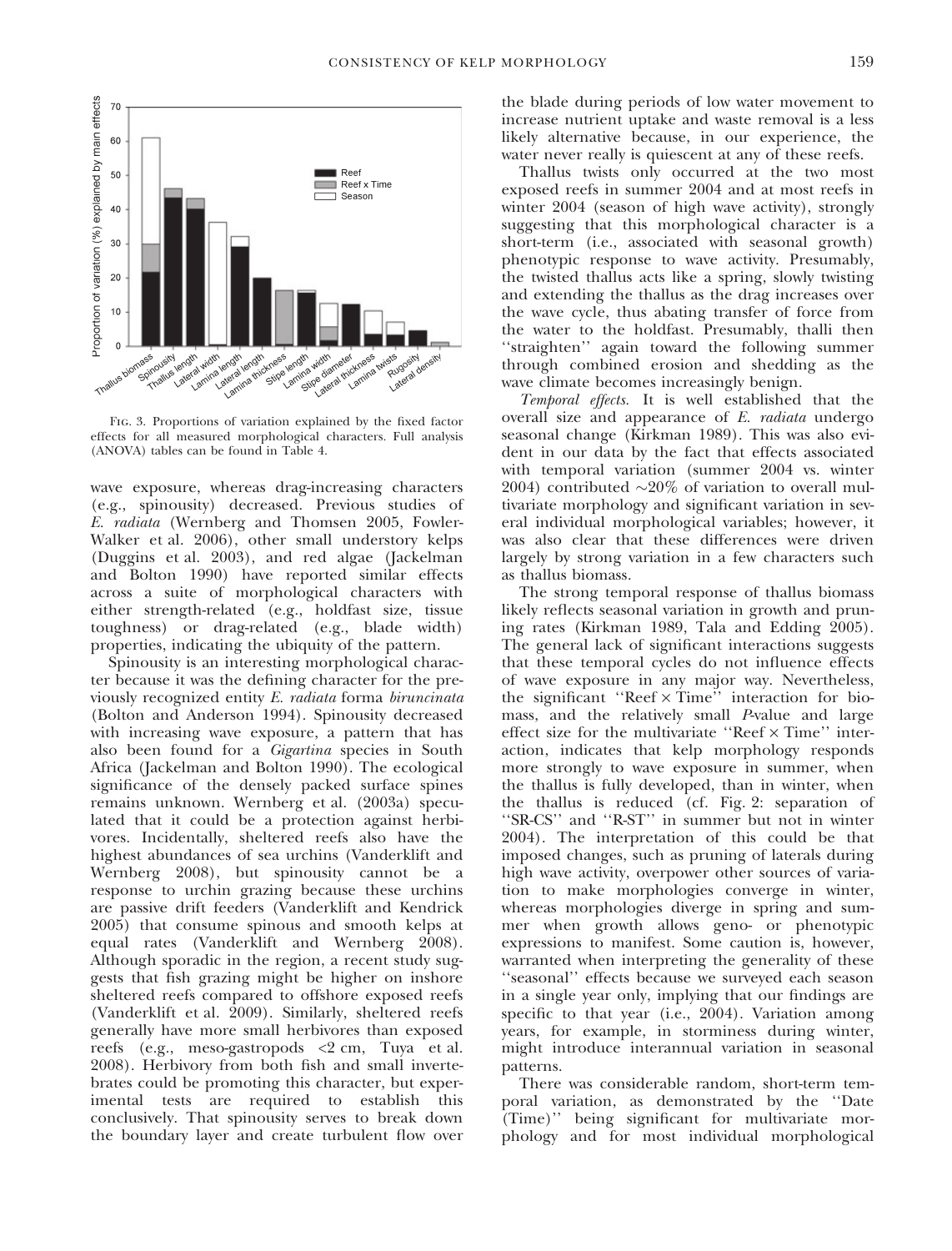characters. This finding perhaps is suggestive of a response to discrete short-term events such as peak wind waves. In contrast to swells, wind waves can originate from all directions depending on prevailing wind directions and thus cause exposure events that are seemingly incongruent to an average exposure classification such as Baardseth's index. The particularly large effect size of ''Date (Time)'' for lateral density (44.7%) suggests that pruning (an imposed effect), where laterals are torn off the main lamina (only 10.2% of variation), is a key process behind this random morphological variation.

The nature of morphological variation in E. radiata. E. radiata predominantly occurs in environments where grown thalli routinely experience water velocities and drag forces that match or exceed attachment strength (Thomsen et al. 2004). Morphological changes to reduce drag are therefore critical to persistence in wave-exposed environments; dislodgment is usually fatal to kelps, and, presumably, these environments would exert a strong selective pressure toward exposed (or sheltered) genotypes. To this end, Roberson and Coyer (2004) found genetically, morphologically, and ecologically distinct genotypes of Eisenia arborea, a genetically and morphologically very similar species to E. radiata (Lane et al. 2006), in sheltered and exposed environments. Although environmental genotypes are known for other Ecklonia species (E. cava, Serisawa et al. 2003) and close relatives (Pelagophycus porra, E. arborea: Miller et al. 2000, Roberson and Coyer 2004), all current evidence suggests that morphological variation in E. radiata is under environmental (phenotypic and imposed) control rather than genetic control. This evidence includes experiments, where reciprocal transplants attained the morphology of resident individuals (Fowler-Walker et al. 2006), and field surveys documenting no morphological differences between populations separated by thousands of kilometers (Wernberg et al. 2003a, Fowler-Walker et al. 2005a), but large differences among populations in different hydrodynamic environments just a few kilometers apart (Wernberg and Thomsen 2005, this study).

We conclude that wave exposure exerts a strong control over the morphology of E. radiata, but that the nature of the effect depends on the magnitude of wave exposure. We also conclude that most of the effects of wave exposure are consistent through time and do not interact with seasonal cycles of growth and pruning in any major way.

We are indebted to a large number of volunteer scuba divers who assisted our sampling in the field, and to J. Riis for her endurance in the laboratory. We thank M. S. Thomsen for valuable comments on the manuscript. This study was funded by an ECU Faculty of Computing Health and Science Small Grant.

Anderson, M. J., Gorley, R. N. & Clarke, K. R. 2008. PERMANOVA+ for PRIMER: Guide to Software and Statistical Methods. PRIMER-E Ltd., Plymouth, UK, 214 pp.

- Armstrong, S. L. 1989. The behavior in flow of the morphologically variable seaweed Hedophyllum sessile C. Ag. Setchell. Hydrobiologia 183:115–22.
- Baardseth, E. 1970. A square-scanning, two stage sampling method of estimating seaweed quantities. Nor. Inst. Seaweed Res. Rep. 33:1-40. Back, S. 1993. Morphological variation of northern Baltic Fucus ves-
- iculosus along the exposure gradient. Ann. Bot. Fenn. 30:275–83.
- Blanchette, C. A. 1997. Size and survival of intertidal plants in response to wave action – a case study with Fucus gardneri. Ecology 78:1563–78.
- Blanchette, C. A., Miner, B. G. & Gaines, S. D. 2002. Geographic variability in form, size and survival of Egregia menziesii around Point Conception, California. Mar. Ecol. Prog. Ser. 239:69–82.
- Bolton, J. J. & Anderson, R. J. 1994. Ecklonia. In Akatsuka, I. [Ed.] Biology of Economic Algae. SPB Academic Publishing, The Hague, the Netherlands, pp. 385–406.
- Chapman, A. R. O. 1986. Age vs. stage an analysis of age-specific and size-specific mortality and reproduction in a population of Laminaria longicruris. J. Exp. Mar. Biol. Ecol. 97:113–22.
- Clarke, K. R. & Gorley, R. N. 2006. Primer v6: User Manual/Tutorial. PRIMER-E Ltd., Plymouth, UK, 190 pp.
- Duggins, D. O., Eckman, J. E., Siddon, C. E. & Klinger, T. 2003. Population, morphometric and biomechanical studies of three understory kelps along a hydrodynamic gradient. Mar. Ecol. Prog. Ser. 265:57–76.
- Fowler-Walker, M., Connell, S. D. & Gillanders, B. 2005a. Variation at local scales need not impede tests for broader scale patterns. Mar. Biol. 147:823–31.
- Fowler-Walker, M. J., Gillanders, B. M., Connell, S. D. & Irving, A. D. 2005b. Patterns of association between canopy-morphology and understorey assemblages across temperate Australia. Estuar. Coast. Shelf Sci 63:133–41.
- Fowler-Walker, M. J., Wernberg, T. & Connell, S. D. 2006. Differences in kelp morphology between wave sheltered and exposed localities: morphologically plastic or fixed traits? Mar. Biol. 148:755–67.
- Friedland, M. T. & Denny, M. W. 1995. Surviving hydrodynamic forces in a wave-swept environment – consequences of morphology in the feather boa kelp, Egregia menziesii (Turner). J. Exp. Mar. Biol. Ecol. 190:109–33.
- Gagnon, P., Himmelman, J. H. & Johnson, L. E. 2003. Algal colonization in urchin barrens: defense by association during recruitment of the brown alga Agarum cribrosum. J. Exp. Mar. Biol. Ecol. 290:179–96.
- Gerard, V. A. & Mann, K. H. 1979. Growth and production of Laminaria longicruris (Phaeophyta) populations exposed to different intensities of water movement. J. Phycol. 15:33–41.
- Graham, M. H. & Edwards, M. S. 2001. Statistical significance versus fit: estimating the importance of individual factors in ecological analysis of variance. Oikos 93:505–13.
- Graham, M. H., Harrold, C., Lisin, S., Light, K., Watanabe, J. M. & Foster, M. S. 1997. Population dynamics of giant kelp Macrocystis pyrifera along a wave exposure gradient. Mar. Ecol. Prog. Ser. 148:269–79.
- Hymanson, Z. P., Reed, D. C., Foster, M. S. & Carter, J. W. 1990. The validity of using morphological characteristics as predictors of age in the kelp Pterygophora californica Laminariales Phaeophyta. Mar. Ecol. Prog. Ser. 59:295–304.
- Jackelman, J. J. & Bolton, J. J. 1990. Form variation and productivity of an intertidal foliose Gigartina species (Rhodophyta) in relation to wave exposure. Hydrobiologia 204/205:57-64.
- Kalvas, A. & Kautsky, L. 1993. Geographical variation in Fucus vesiculosus morphology in the Baltic and North Seas. Eur. J. Phycol. 28:85–91.
- Kennelly, S. J. 1989. Effects of kelp canopies on understorey species due to shade and scour. Mar. Ecol. Prog. Ser. 50:215–24.
- Kirkman, H. 1981. The first year in the life history and the survival of the juvenile marine macrophyte, Ecklonia radiata (Turn.) J Agardh. J. Exp. Mar. Biol. Ecol. 55:243–54.
- Kirkman, H. 1989. Growth, density and biomass of Ecklonia radiata at different depths and growth under artificial shading off Perth Western Australia. Aust. J. Mar. Freshw. Res. 40:169–78.